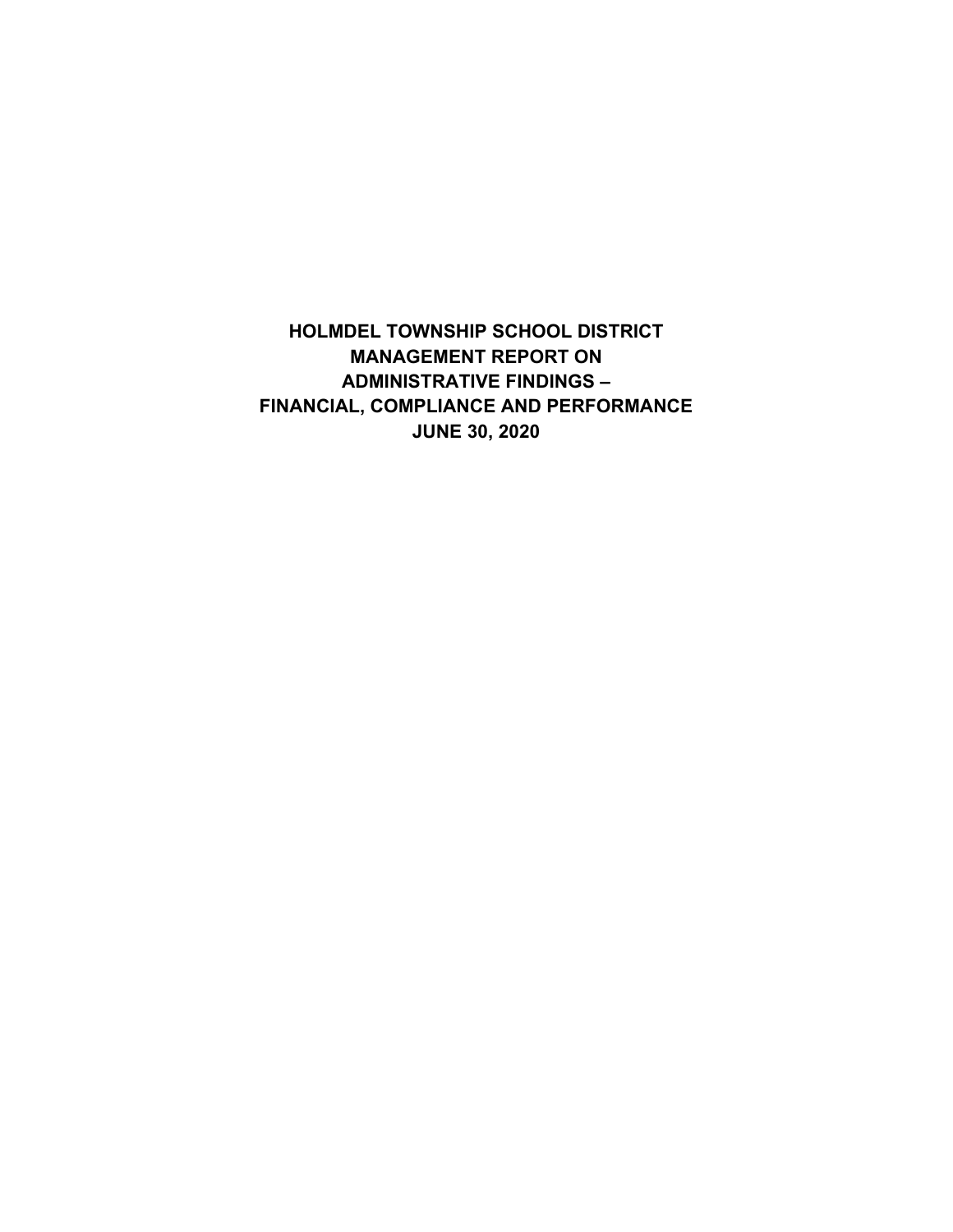# AUDITORS' MANAGEMENT REPORT ON ADMINISTRATIVE FINDINGS -FINANCIAL, COMPLIANCE AND PERFORMANCE

# **TABLE OF CONTENTS**

### Page No.

| Administrative Practices and Procedures                                             |
|-------------------------------------------------------------------------------------|
|                                                                                     |
|                                                                                     |
|                                                                                     |
| Financial Planning, Accounting and Reporting                                        |
|                                                                                     |
|                                                                                     |
|                                                                                     |
|                                                                                     |
| <b>General Classifications</b>                                                      |
| <b>Administrative Classifications</b>                                               |
|                                                                                     |
|                                                                                     |
| Elementary and Secondary Education Act as amended by the Every Student Succeeds Act |
|                                                                                     |
|                                                                                     |
|                                                                                     |
|                                                                                     |
| <b>School Purchasing Programs</b>                                                   |
|                                                                                     |
|                                                                                     |
|                                                                                     |
|                                                                                     |
|                                                                                     |
|                                                                                     |
|                                                                                     |
|                                                                                     |
|                                                                                     |
|                                                                                     |
|                                                                                     |
|                                                                                     |
|                                                                                     |
|                                                                                     |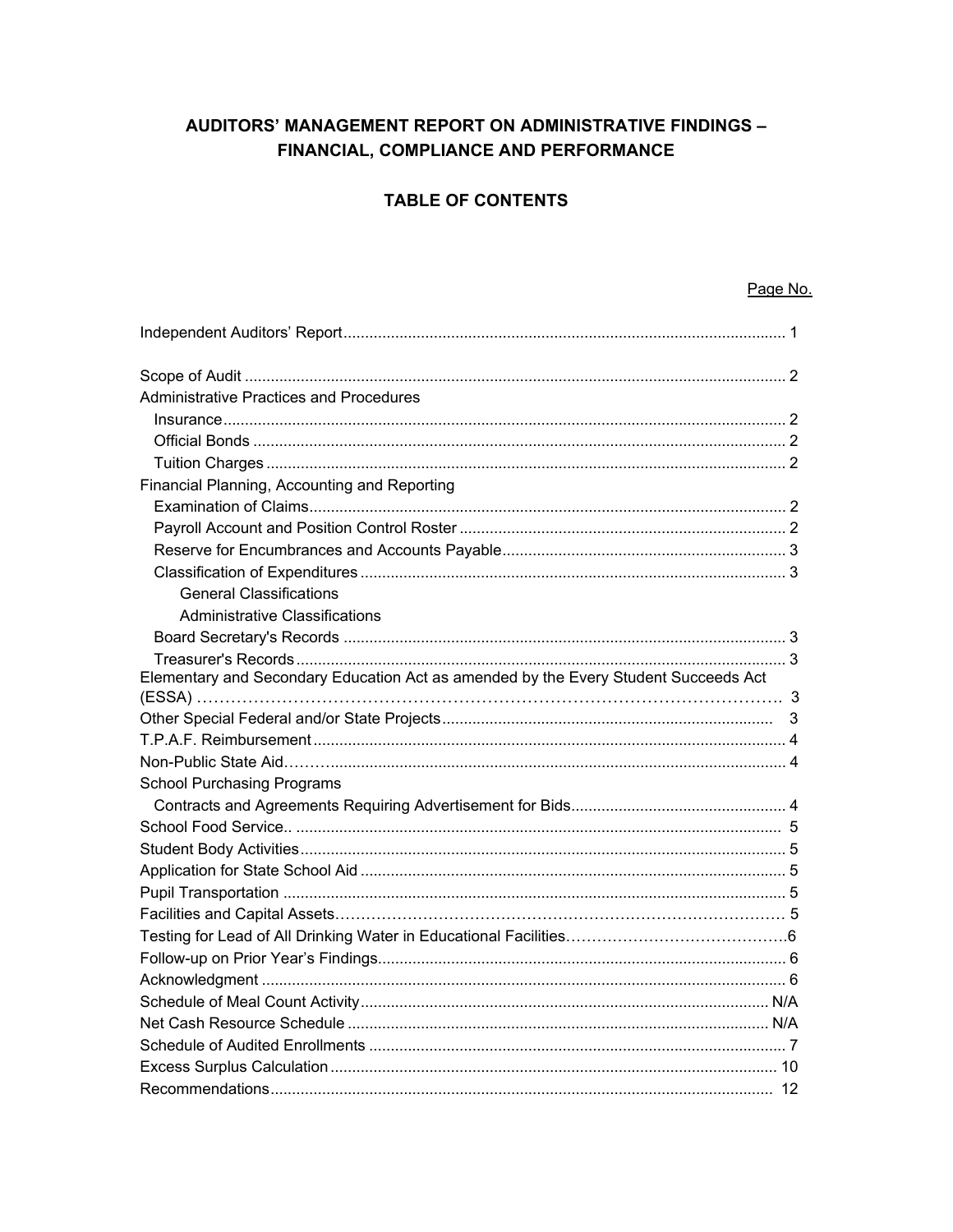### **INDEPENDENT AUDITORS' REPORT**

Honorable President and Members of the Board of Education Holmdel Township School District County of Monmouth, New Jersey

We have audited, in accordance with auditing standards generally accepted in the United States of America and the standards applicable to financial audits contained in *Government Auditing Standards* issued by the Comptroller General of the United States, the basic financial statements of the Board of Education of the Holmdel Township School District, County of Monmouth as of and for the year ended June 30, 2020, and have issued our report thereon dated February 2, 2021.

As part of our audit, we performed procedures required by the New Jersey Department of Education and the findings and results thereof are disclosed on the following pages, as listed in the accompanying table of contents.

This report is intended solely for the information and use of the Holmdel Township Board of Education's management, Board of Education members, others within the entity, and the New Jersey Department of Education and is not intended to be and should not be used by anyone other than these specified parties. However, this report is a matter of public record and its distribution is not limited.

PKF O'Connor Savies LLP

Cranford, New Jersey February 2, 2021

Michael Andriola, CPA Licensed Public School Accountant No. 2429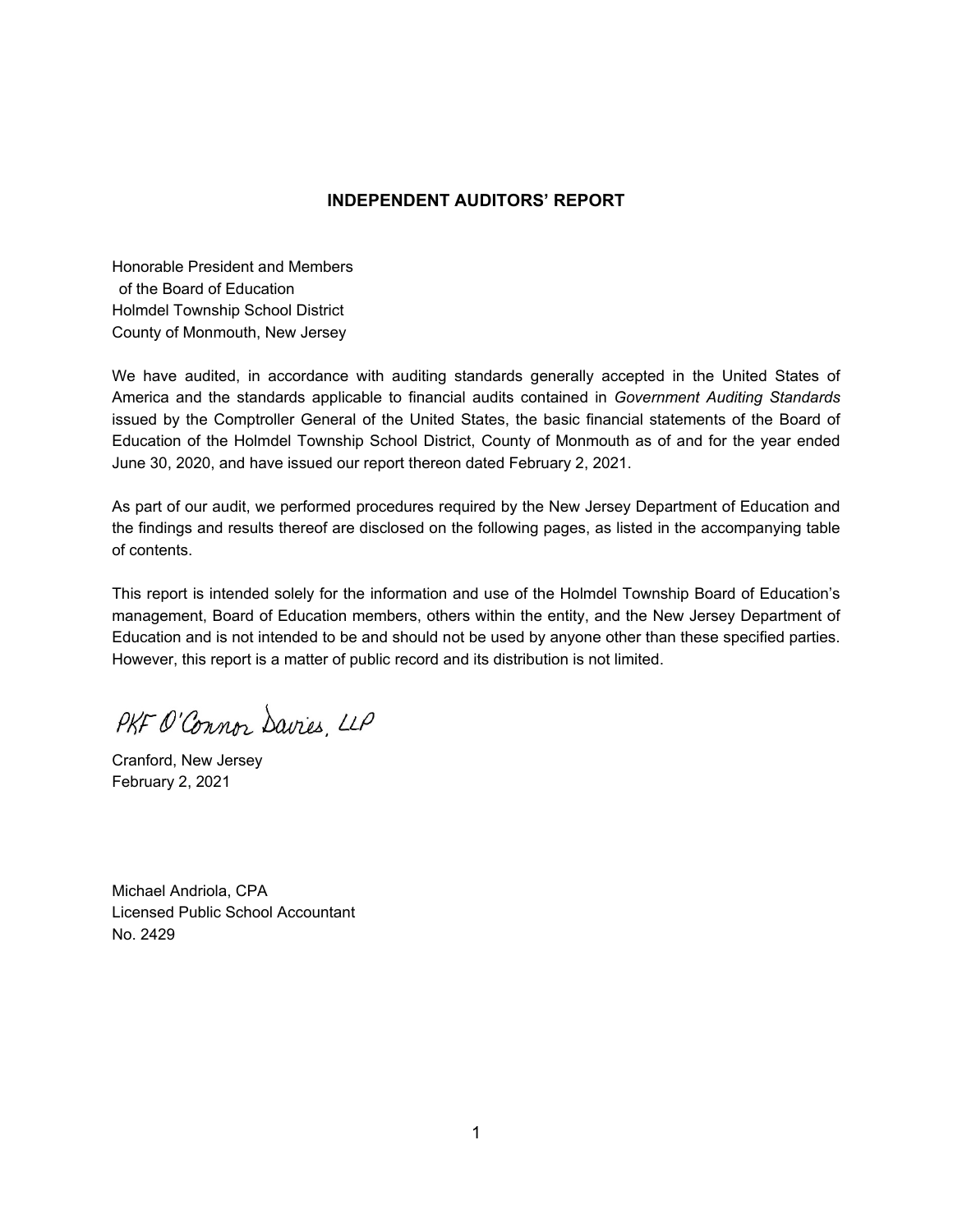## **Scope of Audit**

The audit covered the financial transactions of the School Business Administrator/Board Secretary, the activities of the Board of Education and the records of the various funds under the auspices of the Board of Education.

### **Administrative Practices and Procedures**

### Insurance

Fire insurance coverage was carried in the amounts as detailed on J-20, Insurance Schedule contained in the District's CAFR.

### Official Bonds *N.J.S.A. 18A:17-26, 18A:17-32, & 18A:13-13*

| <b>Name</b> | Position                                                          | Amount     |
|-------------|-------------------------------------------------------------------|------------|
|             | Michael R. Petrizzo School Business Administrator/Board Secretary | \$ 115,000 |
| Sean Boyce  | Treasurer                                                         | 315.000    |

There is a Public Employees' Faithful Performance Blanket Position Bond with the Monmouth Ocean County Shared Services Insurance Fund covering all other employees with multiple coverage of \$250,000.

### Tuition Charges

A comparison of tentative tuition charges and actual certified tuition charges was made. The actual costs were less than estimated costs. The District made a proper adjustment to the billings to sending Districts for the increase (decrease) in per pupil costs in accordance with *N.J.A.C. 6A:23A-17.1(f)3*.

### **Financial Planning, Accounting and Reporting**

### Examination of Claims

An examination of claims paid during the period did not indicate any discrepancies with respect to signatures, certification or supporting documentation and no discrepancies or exceptions were noted.

### Payroll Account and Position Control Roster

The net salaries of all employees of the Board were deposited in the payroll account. Employees' payroll deductions and employer's share of fringe benefits were deposited in the Payroll Agency Account.

All payrolls were approved by the Superintendent and were certified by the President of the Board, the Business Administrator/Board Secretary, and the Chief School Administrator.

Salary withholdings were promptly remitted to the proper agencies, including health benefits premium amounts withheld due to the general fund.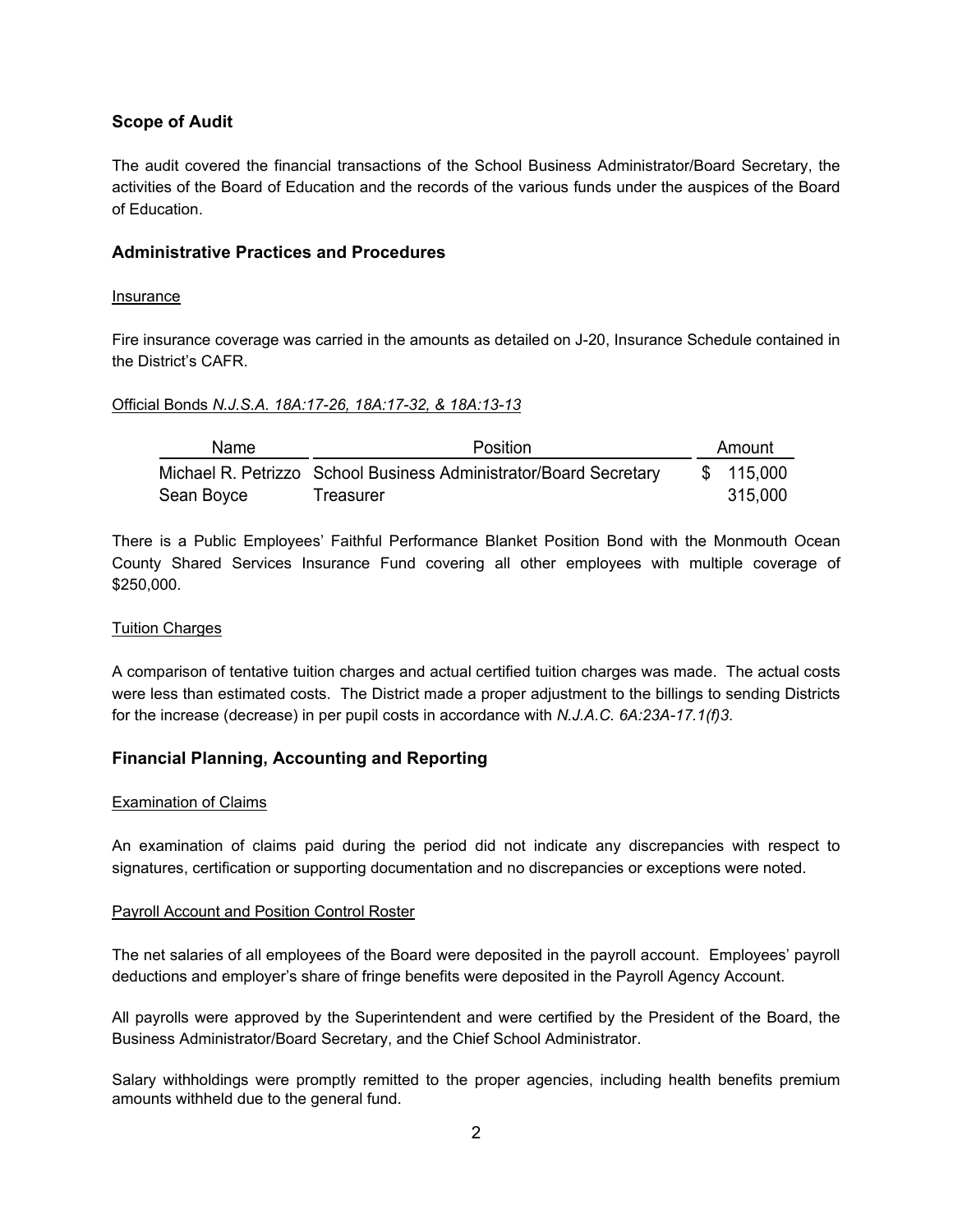Payrolls were delivered to the treasurer of school moneys with a warrant made to his order for the full amount of each payroll.

Position control roster was reviewed for accuracy and no exceptions were noted.

### Reserve for Encumbrances and Accounts Payable

A review of outstanding issued purchase orders was made as of June 30 for proper classification of orders as reserve for encumbrances and accounts payable and no exceptions were noted.

### Classification of Expenditures

The coding of expenditures was tested for proper classification in accordance with *N.J.A.C. 6A:23A-16.2(f)* as part of our test of transactions of randomly selected expenditure items. We also reviewed the coding of all expenditures included in our compliance and single audit testing procedures. In addition to our randomly selected test samples, our sample selection specifically targeted administrative coding classifications to determine overall reliability and compliance with *N.J.A.C. 6A:23A-8.3.* As a result of the procedures performed, a transaction error rate of 0% overall was noted and no additional procedures were deemed necessary to test the propriety of expenditure classification.

### Board Secretary's Records

Our review of the financial and accounting records maintained by the Board Secretary disclosed no exceptions.

### Treasurer's Records

Our review of the financial and accounting records maintained by the Treasurer of School Monies were found to be in satisfactory condition and in agreement with the records maintained by the Board Secretary.

### Elementary and Secondary Education Act (E.S.E.A.) as amended by the Every Student Succeeds Act (ESSA)

The E.S.E.A. financial exhibits are contained within the Special Revenue Section of the CAFR. This section of the CAFR documents the financial position pertaining to the projects under Titles I and VI of the Elementary and Secondary Education Act as amended and reauthorized.

The study of compliance for E.S.E.A. indicated no instances of noncompliance and/or questionable costs.

### Other Special Federal and/or State Projects

The District's special projects were approved as listed on Schedules A (K-3) and B (K-4) located in the CAFR.

Our audit of the federal and state funds on a test basis, indicated that obligations and expenditures were incurred during the fiscal year or project period for which the project was approved.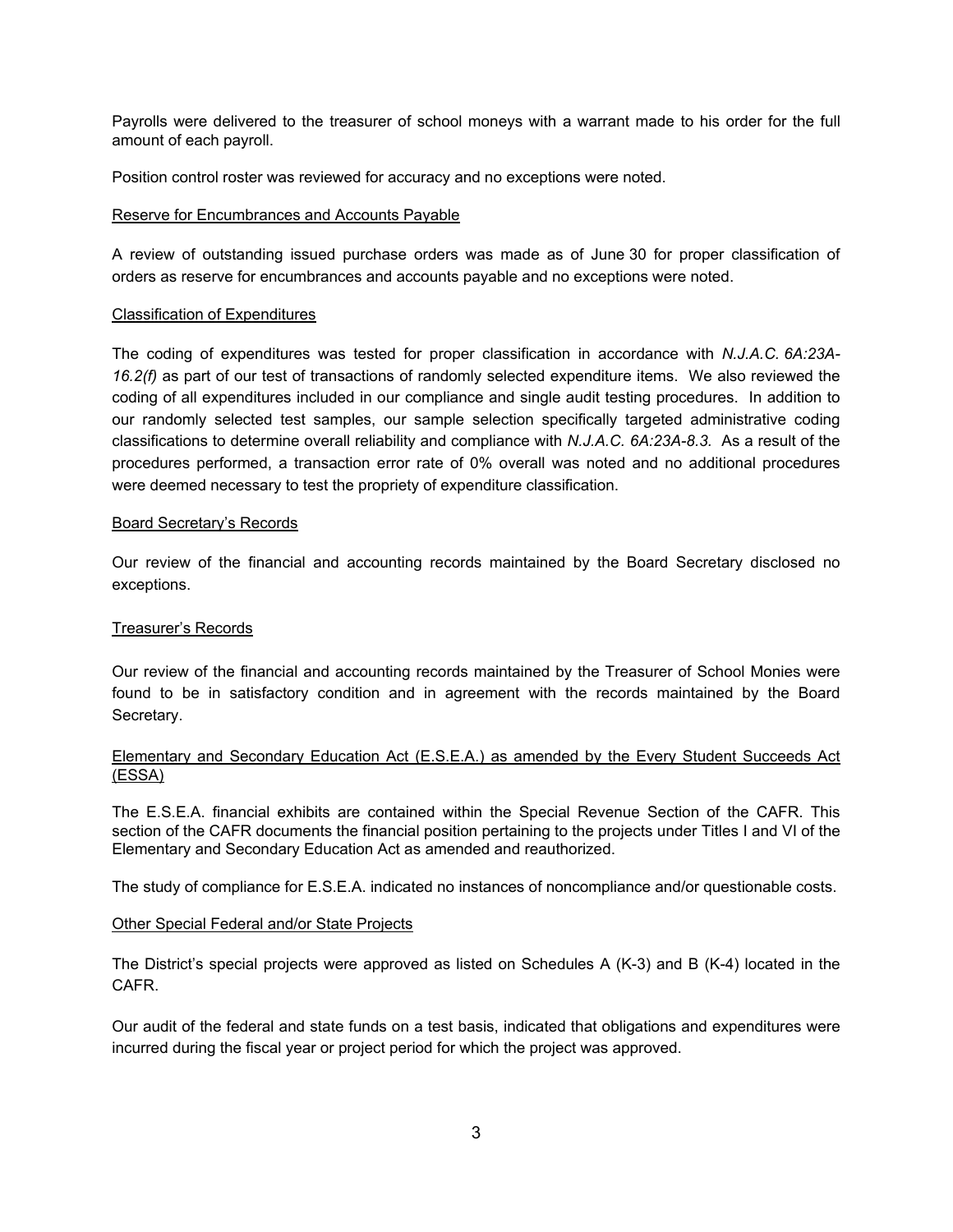The financial exhibits are contained within the Special Revenue Section of the CAFR. This section of the CAFR documents the financial position pertaining to the aforementioned special projects.

### T.P.A.F. Reimbursement

Our audit procedures included a test of the biweekly reimbursement forms filed with the Department of Education for District employees who are members of the Teachers' Pension and Annuity Fund. No exceptions were noted.

### T.P.A.F Reimbursement to the State for Federal Salary Expenditures

The amount of the expenditure charged to the current year's Final Report(s) for all federal awards for the school district to reimburse the State for the TPAF/FICA payments made by the State on-behalf of the school district for those employees whose salaries are identified as being paid from federal funds was made prior to the end of the 90 day grant liquidation period required by the Office of Grants Management. The expenditure was reviewed subsequent to the reimbursement and no exceptions were noted.

## **Nonpublic State Aid**

Project completion reports were finalized and transmitted to the department by the due date.

## **School Purchasing Programs**

### Contracts and Agreements Requiring Advertisement for Bids

Effective July 1, 2015 and thereafter, the bid thresholds in accordance with *N.J.S.A. 18A:18A-2* and *18A:18A-3(a)* are \$40,000 (with a Qualified Purchasing Agent) and \$29,000 (without a Qualified Purchasing Agent), respectively. The law regulating bidding for public school student transportation contracts under *N.J.S.A. 18A:39-3* is currently \$19,000 for 2019-2020.

The District has the responsibility of determining whether the expenditures in any category will exceed the statutory thresholds within the contract year. Where question arises as to whether any contract or agreement might result in violation of the statute, the Solicitor's opinion should be sought before a commitment is made.

The results of our examination, performed on a test basis, we did not note any individual payments, contracts, or agreements made for the performance of any work or goods or services, in excess of the statutory thresholds where there had been no advertising for bids in accordance with the provisions of N.J.S.A. 18A:18A-4.

Resolutions were adopted authorizing the awarding of contracts or agreements for "Professional Services" per *N.J.S.A. 18A:18A-5*.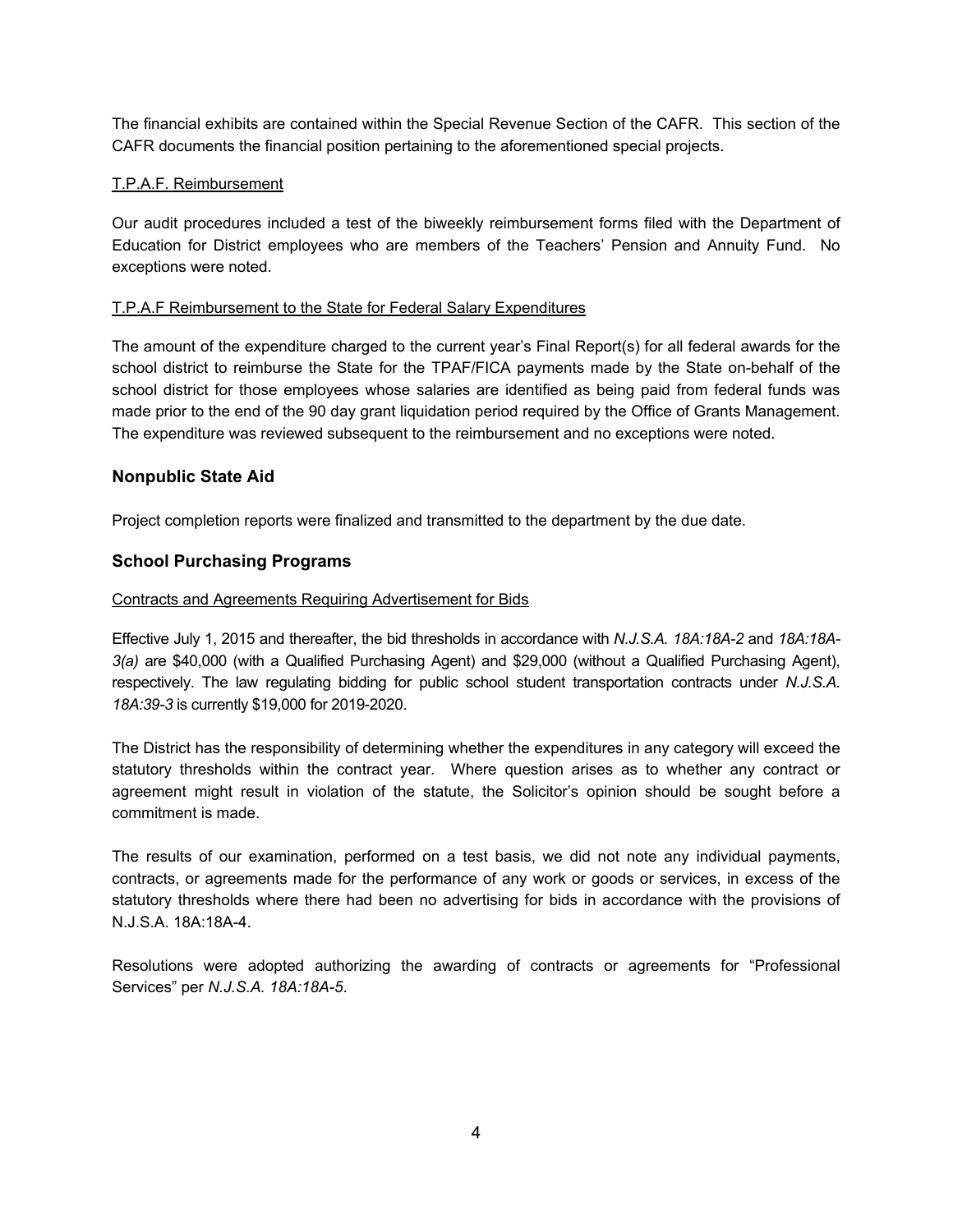## **Enrollment Counts and Submissions to the Department**

Our audit procedures included a testing on enrollment information on October 15 and the last day of school for on-roll, special education, English Language Learners (ELL) and low-income. The results of our procedures are presented in the Schedule of Audited Enrollments. No discrepancies were noted.

## **Student Body Activities**

During our audit of the student activity funds, we did not note any exceptions.

### **Pupil Transportation**

Our audit procedures included a test of on-roll status reported in the 2019-2020 District Report of Transported Resident Students (DRTRS). The information that was included on the DRTRS was verified to the DRTRS Eligibility Summary Report without exception. The results of our procedures are presented in the Schedule of Audited Enrollments. No discrepancies were noted.

Our procedures also included a review of transportation related contracts and purchases. Based on our review, the District complied with proper bidding procedures and award of contracts. No exceptions were noted in our review of transportation related purchases of goods and services.

## **School Food Service**

In accordance with the Governor's Declaration of Emergency pertaining to the COVID 19 Virus all Public, Charter, Non-Public schools were ordered to close effective as of March 18, 2020 for an undetermined period to limit the spread of the virus. As a result, School Food Authorities (SFA) were required to institute alternate procedures to provide meals to Free and Reduced Price eligible students during the period of school closures.

SFAs were notified of the requirement to maintain and report separate meal count records and financial records of all applicable costs incurred in providing meals to all free and reduced price meal eligible students during the emergency.

We also inquired of management about the emergency COVID-19 procedures/practices that the SFA instituted to provide meals to eligible students, maintenance of all applicable production records; meal counts; noncompetitive procurements; and applicable financial records to document the specific costs applicable to the emergency operations.

### **Facilities and Capital Assets**

Our procedures included a review of the New Jersey Schools Development Authority ("NJSDA") grant agreements for consistency with recording NJSDA revenue, transfer of local funds from the general fund or from the capital reserve account, and awarding of contracts for eligible facilities construction. No exceptions were noted in our review of NJSDA expenditures.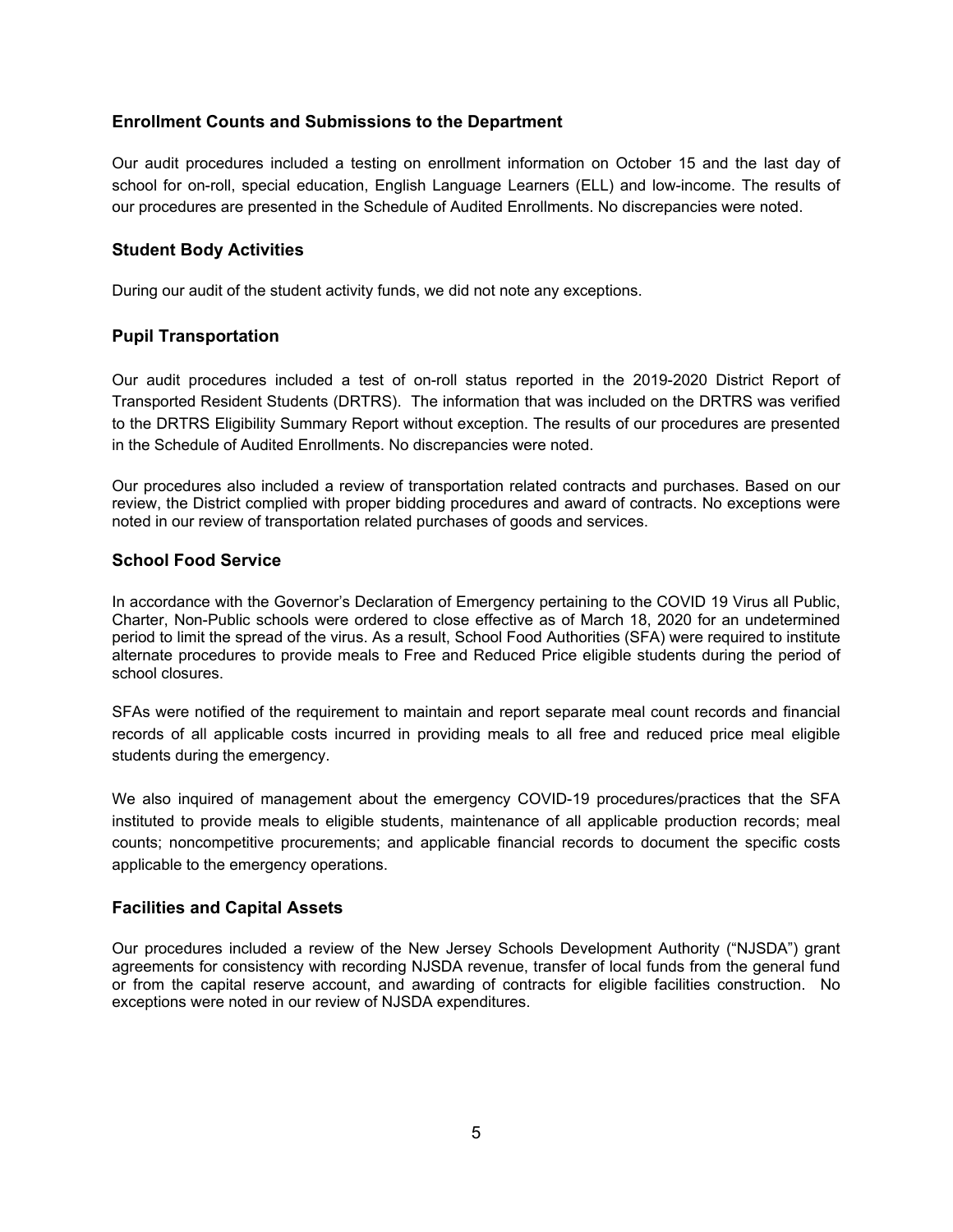## **Testing for Lead of All Drinking Water in Educational Facilities**

The school district adhered to all the requirements of N.J.A.C. 26-1.2 and 12.4 related to the testing for lead of all drinking water in educational facilities.

The school district submitted the annual Statement of Assurance to the Department of Education, pursuant to N.J.A.C. 6A:26-12.4(g)

### **Follow-up on Prior Year's Findings**

In accordance with Government Auditing Standards, our procedures included a review of all prior year's recommendations. Corrective action was properly implemented on prior year findings.

### **Acknowledgment**

We received the complete cooperation of all the officials of the School District and we greatly appreciate the courtesies extended to the members of the audit team.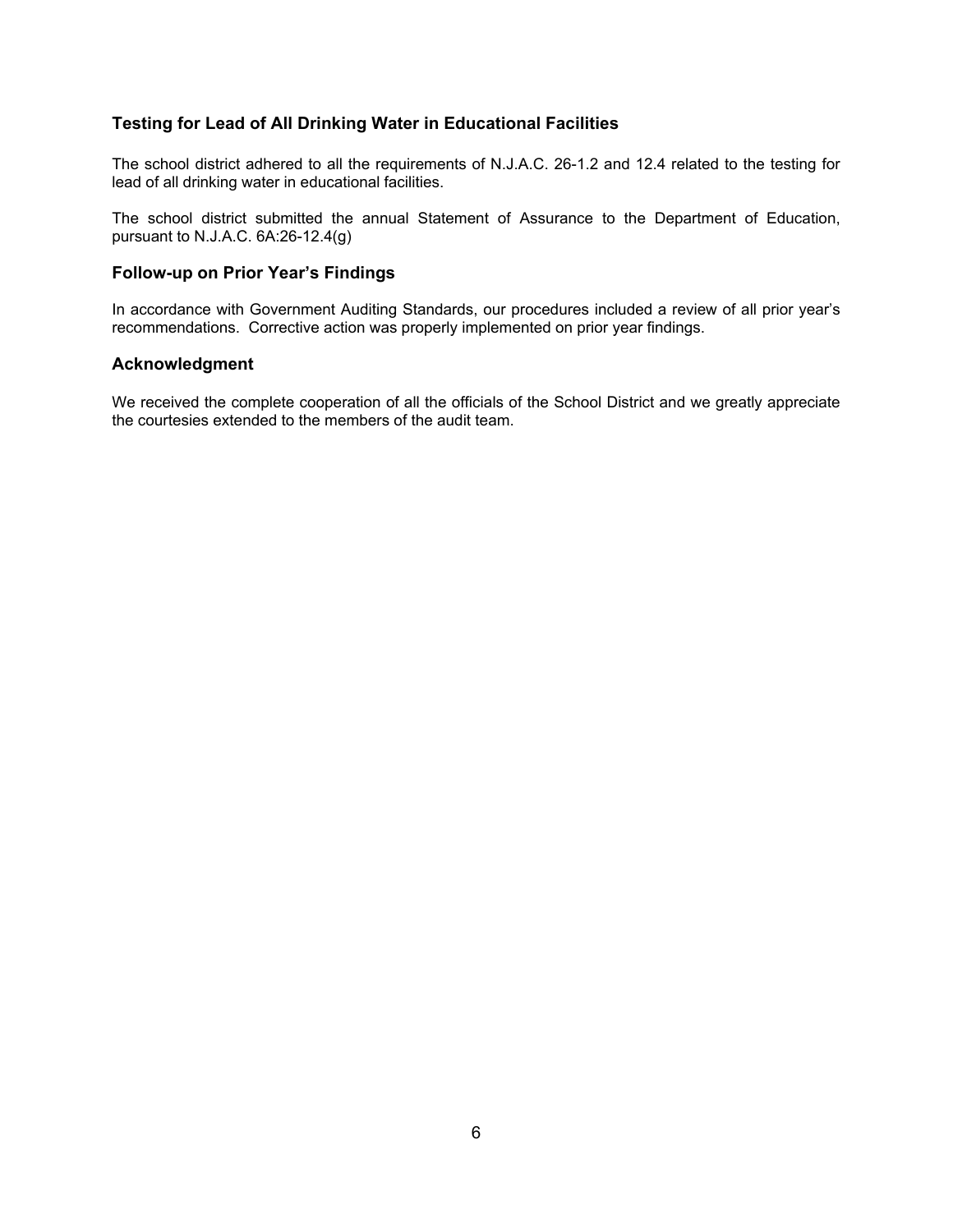#### **TRENTON BOARD OF EDUCATION**

#### **SCHEDULE OF AUDITED ENROLLMENTS APPLICATION FOR STATE SCHOOL AID SUMMARY**

#### **ENROLLMENT AS OF OCTOBER 15, 2019**

|                                          | 2020-2021 Application for State School Aid |                          |                                      |        |        |        |                                       | Sample for Verification  |                                      |        |                                    |        |                                       | Private Schools for Disabled |                |        |  |  |  |
|------------------------------------------|--------------------------------------------|--------------------------|--------------------------------------|--------|--------|--------|---------------------------------------|--------------------------|--------------------------------------|--------|------------------------------------|--------|---------------------------------------|------------------------------|----------------|--------|--|--|--|
|                                          | Reported on<br>A.S.S.A.<br>On Roll         |                          | Reported on<br>Workpapers<br>On Roll |        | Errors |        | Sample<br>Selected from<br>Workpapers |                          | Verified per<br>Registers<br>On Roll |        | Errors per<br>Registers<br>On Roll |        | Reported on<br>A.S.S.A. as<br>Private | Sample<br>for                | Sample         | Sample |  |  |  |
|                                          | Full                                       | Shared                   | Full                                 | Shared | Full   | Shared | Full                                  | Shared                   | Full                                 | Shared | Full                               | Shared | Schools                               | Verification                 | Verified       | Errors |  |  |  |
| Full Day Preschool (3 years)             | $\sim$                                     |                          | $\overline{\phantom{a}}$             |        |        |        |                                       |                          |                                      |        |                                    |        |                                       |                              |                |        |  |  |  |
| Full Day Preschool (4 years)             | 10                                         |                          | 10                                   |        |        |        |                                       |                          |                                      |        |                                    |        |                                       |                              |                |        |  |  |  |
| Half Day Kindergarten                    | 11                                         |                          | 11                                   |        |        |        |                                       |                          |                                      |        |                                    |        |                                       |                              |                |        |  |  |  |
| Full Day Kindergarten                    | 143                                        |                          | 143                                  |        |        |        | 16                                    |                          | 16                                   |        |                                    |        |                                       |                              |                |        |  |  |  |
| One                                      | 162                                        |                          | 162                                  |        |        |        | 18                                    |                          | 18                                   |        |                                    |        |                                       |                              |                |        |  |  |  |
| Two                                      | 168                                        |                          | 168                                  |        |        |        | 19                                    |                          | 19                                   |        |                                    |        |                                       |                              |                |        |  |  |  |
| Three                                    | 171                                        |                          | 171                                  |        |        |        | 19                                    |                          | 19                                   |        |                                    |        |                                       |                              |                |        |  |  |  |
| Four                                     | 192                                        |                          | 192                                  |        |        |        | 21                                    |                          | 21                                   |        |                                    |        |                                       |                              |                |        |  |  |  |
| Five                                     | 213                                        |                          | 213                                  |        |        |        | 23                                    |                          | 23                                   |        |                                    |        |                                       |                              |                |        |  |  |  |
| Six                                      | 231                                        |                          | 231                                  |        |        |        | 25                                    |                          | 25                                   |        |                                    |        |                                       |                              |                |        |  |  |  |
| Seven                                    | 235                                        |                          | 235                                  |        |        |        | 24                                    |                          | 24                                   |        |                                    |        |                                       |                              |                |        |  |  |  |
| Eight                                    | 232                                        |                          | 232                                  |        |        |        | 23                                    |                          | 23                                   |        |                                    |        |                                       |                              |                |        |  |  |  |
| Nine                                     | 199                                        |                          | 199                                  |        |        |        | 20                                    |                          | 20                                   |        |                                    |        |                                       |                              |                |        |  |  |  |
| Ten                                      | 202                                        |                          | 202                                  |        |        |        | 20                                    |                          | 20                                   |        |                                    |        |                                       |                              |                |        |  |  |  |
| Eleven                                   | 222                                        |                          | 222                                  |        |        |        | 22                                    |                          | 22                                   |        |                                    |        |                                       |                              |                |        |  |  |  |
| Twelve                                   | 189                                        |                          | 189                                  |        |        |        | 18                                    |                          | 18                                   |        |                                    |        |                                       |                              |                |        |  |  |  |
| Post-Graduate                            |                                            |                          |                                      |        |        |        |                                       |                          |                                      |        |                                    |        |                                       |                              |                |        |  |  |  |
| Adult H.S. (15 + CR)                     |                                            |                          |                                      |        |        |        |                                       |                          |                                      |        |                                    |        |                                       |                              |                |        |  |  |  |
| Adult H.S. (1-14 CR)                     |                                            |                          |                                      |        |        |        |                                       |                          |                                      |        |                                    |        |                                       |                              |                |        |  |  |  |
| Subtotal                                 | 2,580                                      | $\overline{\phantom{a}}$ | 2,580                                |        |        |        | 270                                   | $\overline{\phantom{a}}$ | 270                                  |        |                                    |        |                                       |                              |                |        |  |  |  |
| Sp Ed - Elementary                       | 192                                        |                          | 192                                  |        |        |        | 11                                    |                          | 11                                   |        |                                    |        | $\overline{2}$                        |                              | 2              |        |  |  |  |
| Sp Ed - Middle School                    | 90                                         |                          | 90                                   |        |        |        | $\overline{4}$                        |                          | 4                                    |        |                                    |        |                                       |                              |                |        |  |  |  |
| Sp Ed - High School                      | 125                                        | 3                        | 125                                  | 3      |        |        | 10                                    |                          | 10                                   | 3      |                                    |        |                                       |                              |                |        |  |  |  |
| Subtotal                                 | 407                                        | 3                        | 407                                  | 3      |        |        | 25                                    | 3                        | 25                                   | 3      |                                    |        | $\overline{7}$                        |                              | $\overline{7}$ |        |  |  |  |
| County Vocational - Regular              |                                            |                          |                                      |        |        |        |                                       |                          |                                      |        |                                    |        |                                       |                              |                |        |  |  |  |
| County Vocational - First Post Secondary |                                            |                          |                                      |        |        |        |                                       |                          |                                      |        |                                    |        |                                       |                              |                |        |  |  |  |
| Total                                    | 2,987                                      | 3                        | 2,987                                | 3      |        |        | 295                                   | 3                        | 295                                  | 3      |                                    |        | 7.0                                   |                              | $\overline{7}$ |        |  |  |  |

Percentage Error 0.00% 0.00% 0.00% 0.00% 0.00%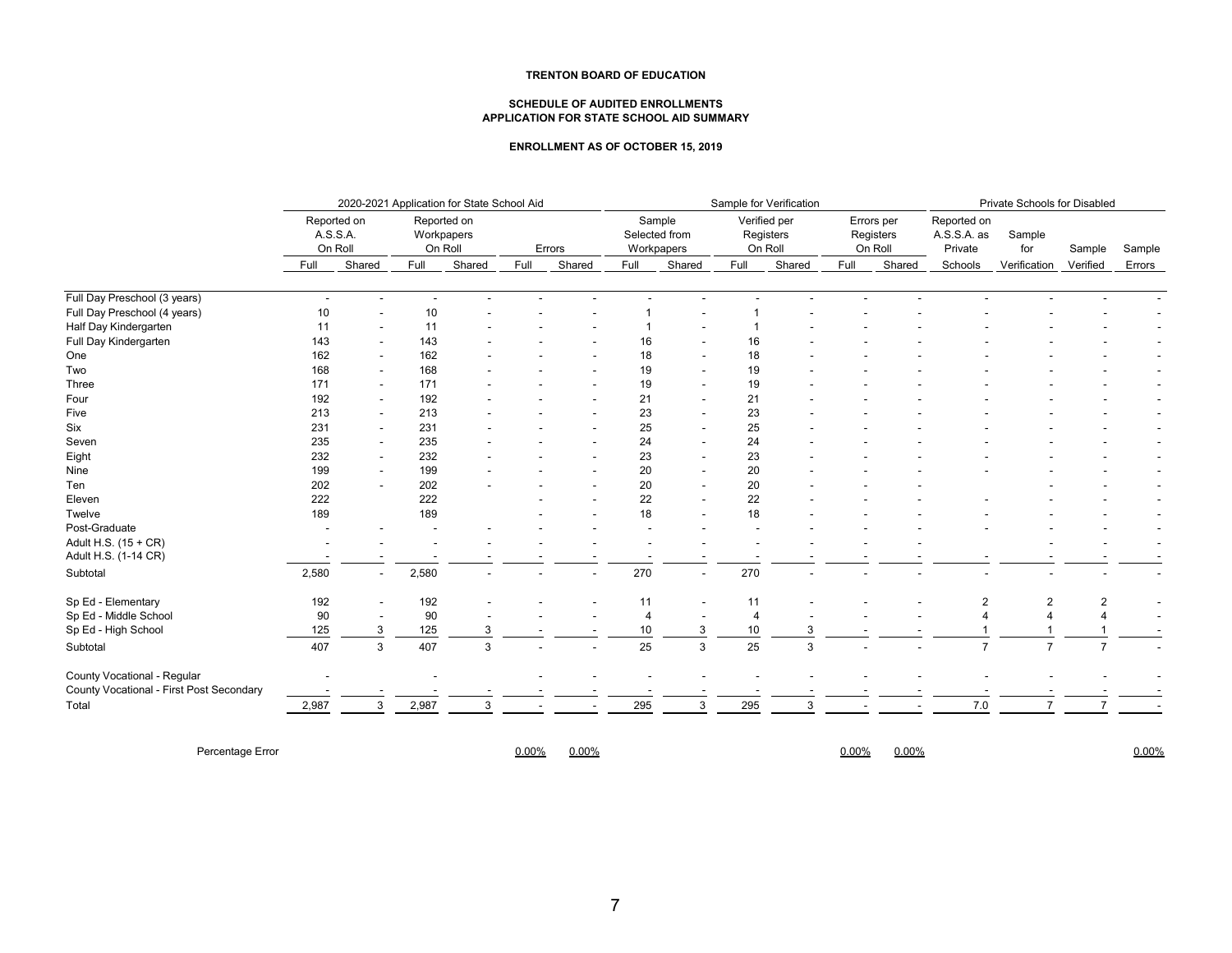#### **TRENTON BOARD OF EDUCATION**

# **SCHEDULE OF AUDITED ENROLLMENTS APPLICATION FOR STATE SCHOOL AID SUMMARY (continued)**

#### **ENROLLMENT AS OF OCTOBER 15, 2019**

|                                          | Resident Low Income                      |                                            |          |             |       | Sample for Verification |                            |                               |        | Resident LEP Low Income |                                              |                                                |      |        |            | Sample for Verification    |                               |         |  |
|------------------------------------------|------------------------------------------|--------------------------------------------|----------|-------------|-------|-------------------------|----------------------------|-------------------------------|--------|-------------------------|----------------------------------------------|------------------------------------------------|------|--------|------------|----------------------------|-------------------------------|---------|--|
|                                          | Reported on<br>A.S.S.A. as<br>Low Income | Reported on<br>Workpapers as<br>Low Income |          | Errors      |       |                         | Sample<br>Selected<br>from | Verified<br>to<br>Application | Sample |                         | Reported on<br>A.S.S.A. as<br>LEP Low Income | Reported on<br>Workpapers as<br>LEP Low Income |      |        | Errors     | Sample<br>Selected<br>from | Verified<br>to<br>Application | Sample  |  |
|                                          | Full                                     | Shared                                     | Full     | Shared      | Full  | Shared                  | Workpapers<br>and Register | Errors                        | Full   | Shared                  | Full                                         | Shared                                         | Full | Shared | Workpapers | and Register               | Errors                        |         |  |
| Full Day Preschool 3 Years               |                                          |                                            |          |             |       |                         |                            |                               |        |                         |                                              |                                                |      |        |            |                            |                               |         |  |
| Full Day Preschool 4 Years               |                                          |                                            |          |             |       |                         |                            |                               |        |                         |                                              |                                                |      |        |            |                            |                               |         |  |
| Half Day Kindergarten                    |                                          |                                            |          |             |       |                         |                            |                               |        |                         |                                              |                                                |      |        |            |                            |                               |         |  |
| Full Day Kindergarten                    |                                          |                                            |          |             |       |                         |                            |                               |        |                         |                                              |                                                |      |        |            |                            |                               |         |  |
| One                                      |                                          |                                            |          |             |       |                         |                            |                               |        |                         |                                              |                                                |      |        |            |                            |                               |         |  |
| Two                                      |                                          |                                            |          |             |       |                         |                            |                               |        |                         |                                              |                                                |      |        |            |                            |                               |         |  |
| Three                                    |                                          |                                            |          |             |       |                         |                            |                               |        |                         |                                              |                                                |      |        |            |                            |                               |         |  |
| Four                                     |                                          |                                            |          |             |       |                         |                            |                               |        |                         |                                              |                                                |      |        |            |                            |                               |         |  |
| Five                                     |                                          |                                            |          |             |       |                         |                            |                               |        |                         |                                              |                                                |      |        |            |                            |                               |         |  |
| Six                                      |                                          |                                            |          |             |       |                         |                            |                               |        |                         |                                              |                                                |      |        |            |                            |                               |         |  |
| Seven                                    |                                          |                                            |          |             |       |                         |                            |                               |        |                         |                                              |                                                |      |        |            |                            |                               |         |  |
| Eight                                    |                                          |                                            |          |             |       |                         | $\overline{2}$             | $\overline{2}$                |        |                         |                                              |                                                |      |        |            |                            |                               |         |  |
| Nine                                     |                                          |                                            |          |             |       |                         |                            |                               |        |                         |                                              |                                                |      |        |            |                            |                               |         |  |
| Ten                                      |                                          |                                            |          |             |       |                         |                            |                               |        |                         |                                              |                                                |      |        |            |                            |                               |         |  |
| Eleven                                   |                                          |                                            |          |             |       |                         | 6                          | 6                             |        |                         |                                              |                                                |      |        |            |                            |                               |         |  |
| Twelve                                   |                                          |                                            |          |             |       |                         |                            |                               |        |                         |                                              |                                                |      |        |            |                            |                               |         |  |
| Post-Graduate                            |                                          |                                            |          |             |       |                         |                            |                               |        |                         |                                              |                                                |      |        |            |                            |                               |         |  |
| Adult H.S. (15 + CR)                     |                                          |                                            |          |             |       |                         |                            |                               |        |                         |                                              |                                                |      |        |            |                            |                               |         |  |
| Adult H.S. (1-14 CR)                     |                                          |                                            |          |             |       |                         |                            |                               |        |                         |                                              |                                                |      |        |            |                            |                               |         |  |
| Subtotal                                 | 18                                       |                                            | 18       |             |       |                         | 16                         | 16                            |        |                         |                                              |                                                |      |        |            |                            |                               |         |  |
| Sp Ed - Elementary                       |                                          | 3                                          | 3        |             |       |                         | 3                          | 3                             |        |                         |                                              |                                                |      |        |            |                            |                               |         |  |
| Sp Ed - Middle School                    |                                          |                                            |          |             |       |                         |                            |                               |        |                         |                                              |                                                |      |        |            |                            |                               |         |  |
| Sp Ed - High School                      |                                          |                                            |          |             |       |                         |                            |                               |        |                         |                                              |                                                |      |        |            |                            |                               |         |  |
| Subtotal                                 |                                          | $\overline{5}$                             | 5        |             |       |                         | $\overline{4}$             | $\overline{4}$                |        |                         |                                              |                                                |      |        |            |                            |                               |         |  |
| County Vocational - Regular              |                                          |                                            |          |             |       |                         |                            |                               |        |                         |                                              |                                                |      |        |            |                            |                               |         |  |
| County Vocational - First Post Secondary |                                          |                                            |          |             |       |                         |                            |                               |        |                         |                                              |                                                |      |        |            |                            |                               |         |  |
| Total                                    | 23                                       |                                            | 23       |             |       |                         | 20                         | 20                            |        |                         |                                              |                                                |      |        |            |                            |                               |         |  |
| Percentage Error                         |                                          |                                            |          |             | 0.00% | 0.00%                   |                            |                               | 0.00%  |                         |                                              |                                                |      | 0.00%  | 0.00%      |                            |                               | 0.00%   |  |
|                                          | Reported on                              |                                            |          | Reported on |       |                         |                            |                               |        |                         |                                              |                                                |      |        |            |                            |                               |         |  |
|                                          | DRTRS by                                 |                                            |          | DRTRS by    |       |                         |                            |                               |        |                         |                                              |                                                |      |        |            |                            |                               |         |  |
|                                          | DOE/County                               |                                            | District | Errors      |       | Tested                  | Verified                   |                               | Errors |                         |                                              |                                                |      |        |            |                            |                               |         |  |
| Regular - Public School                  | 2,238                                    |                                            | 2,238    |             |       |                         |                            |                               |        |                         |                                              |                                                |      |        |            |                            |                               |         |  |
| Non-Public Transportation                | 101                                      |                                            | 101      |             |       |                         |                            |                               |        |                         |                                              |                                                |      |        |            |                            |                               |         |  |
| AIL Non Public                           | 64                                       |                                            | 64       |             |       |                         |                            |                               |        |                         |                                              |                                                |      |        |            |                            | Reported                      | Reduced |  |

| AIL Non Public            |  |  |                                                        | Reducec |  |
|---------------------------|--|--|--------------------------------------------------------|---------|--|
| Regular Special Education |  |  | Average mileage - regular including Grade PK students  |         |  |
| Special Need:             |  |  | Average mileage - regular excluding Grade PK students  |         |  |
| Totals                    |  |  | Average mileage - special education with special needs |         |  |

Percentage Error **0.00%** 0.00% 0.00% 0.00% 0.00% 0.00% 0.00% 0.00% 0.00% 0.00% 0.00% 0.00% 0.00% 0.00% 0.00% 0.00% 0.00% 0.00% 0.00% 0.00% 0.00% 0.00% 0.00% 0.00% 0.00% 0.00% 0.00% 0.00% 0.00% 0.00% 0.00% 0.00% 0.00% 0.00%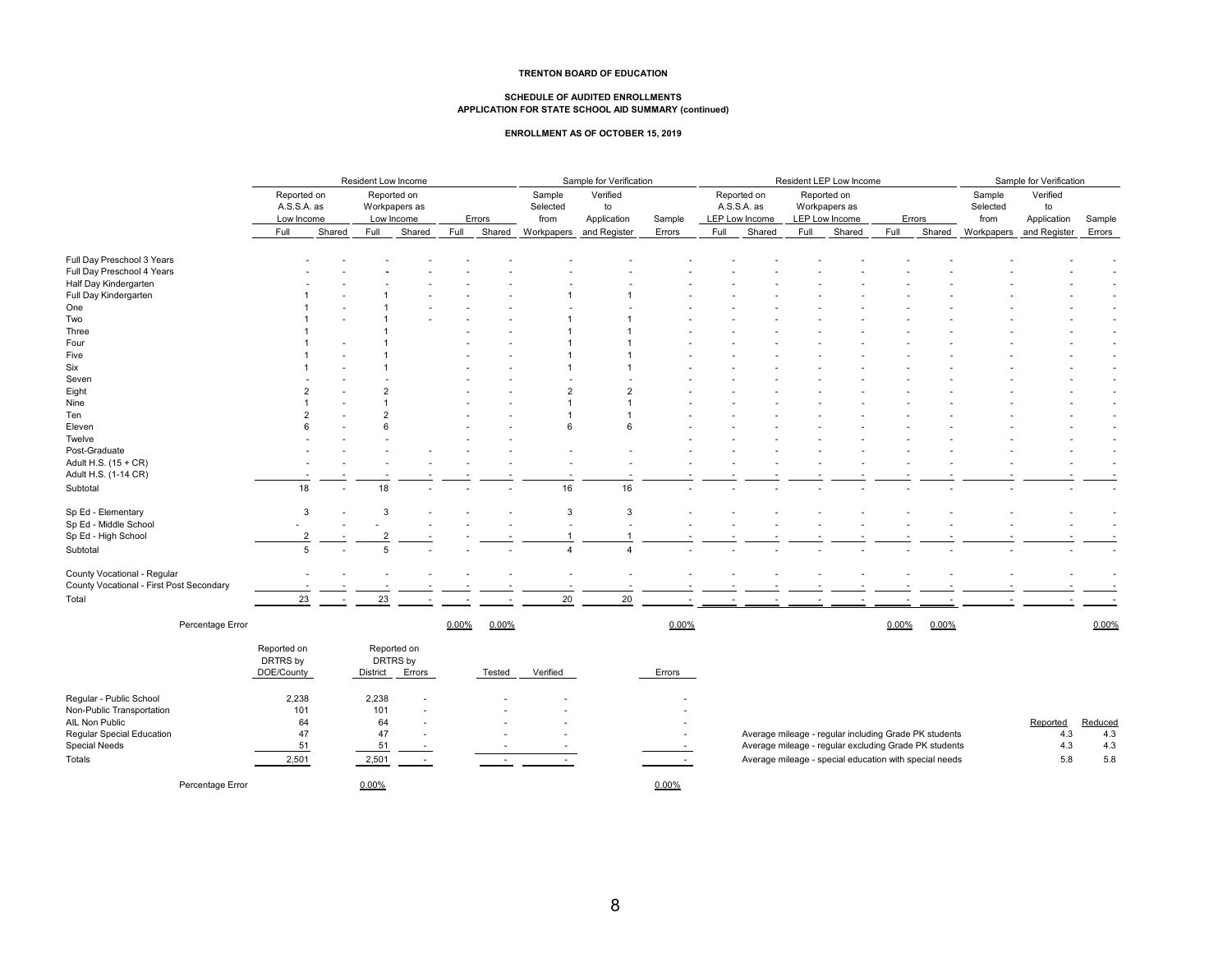### **TRENTON BOARD OF EDUCATION**

### **SCHEDULE OF AUDITED ENROLLMENTS APPLICATION FOR STATE SCHOOL AID SUMMARY (continued)**

### **ENROLLMENT AS OF OCTOBER 15, 2019**

| Reported on<br>Reported on<br>Verified to<br>Sample<br>ASSA as Not<br>Selected from<br>Application<br>Workpapers as<br>Not Low Income<br>Low Income<br>Errors<br>Workpapers<br>& Register<br>Half Day Preschool<br>Full Day Preschool<br>Half Day Kindergarten<br>Full Day Kindergarten<br>5.0<br>5.0<br>5<br>One<br>1.0<br>1.0<br>2<br>Two<br>3.0<br>3.0<br>3<br>Three<br>4.0<br>4.0<br>Four<br>4.0<br>4.0<br>2.0<br>2.0<br>Five<br>Six<br>1.0<br>1.0<br>Seven<br>1.0<br>1.0<br>Eight<br>3.0<br>3.0<br>1.0<br>1.0<br>Nine<br>Ten<br>0.0<br>0.0 | <b>Sample for Verification</b> |  |  |  |  |
|-------------------------------------------------------------------------------------------------------------------------------------------------------------------------------------------------------------------------------------------------------------------------------------------------------------------------------------------------------------------------------------------------------------------------------------------------------------------------------------------------------------------------------------------------|--------------------------------|--|--|--|--|
|                                                                                                                                                                                                                                                                                                                                                                                                                                                                                                                                                 |                                |  |  |  |  |
|                                                                                                                                                                                                                                                                                                                                                                                                                                                                                                                                                 | Sample                         |  |  |  |  |
|                                                                                                                                                                                                                                                                                                                                                                                                                                                                                                                                                 | Errors                         |  |  |  |  |
|                                                                                                                                                                                                                                                                                                                                                                                                                                                                                                                                                 |                                |  |  |  |  |
|                                                                                                                                                                                                                                                                                                                                                                                                                                                                                                                                                 |                                |  |  |  |  |
|                                                                                                                                                                                                                                                                                                                                                                                                                                                                                                                                                 |                                |  |  |  |  |
|                                                                                                                                                                                                                                                                                                                                                                                                                                                                                                                                                 |                                |  |  |  |  |
|                                                                                                                                                                                                                                                                                                                                                                                                                                                                                                                                                 |                                |  |  |  |  |
|                                                                                                                                                                                                                                                                                                                                                                                                                                                                                                                                                 |                                |  |  |  |  |
|                                                                                                                                                                                                                                                                                                                                                                                                                                                                                                                                                 |                                |  |  |  |  |
|                                                                                                                                                                                                                                                                                                                                                                                                                                                                                                                                                 |                                |  |  |  |  |
|                                                                                                                                                                                                                                                                                                                                                                                                                                                                                                                                                 |                                |  |  |  |  |
|                                                                                                                                                                                                                                                                                                                                                                                                                                                                                                                                                 |                                |  |  |  |  |
|                                                                                                                                                                                                                                                                                                                                                                                                                                                                                                                                                 |                                |  |  |  |  |
|                                                                                                                                                                                                                                                                                                                                                                                                                                                                                                                                                 |                                |  |  |  |  |
|                                                                                                                                                                                                                                                                                                                                                                                                                                                                                                                                                 |                                |  |  |  |  |
|                                                                                                                                                                                                                                                                                                                                                                                                                                                                                                                                                 |                                |  |  |  |  |
| 2.0<br>2.0<br>Eleven<br>2                                                                                                                                                                                                                                                                                                                                                                                                                                                                                                                       |                                |  |  |  |  |
| Twelve<br>0.0<br>$0.0\,$                                                                                                                                                                                                                                                                                                                                                                                                                                                                                                                        |                                |  |  |  |  |
| Post-Graduate                                                                                                                                                                                                                                                                                                                                                                                                                                                                                                                                   |                                |  |  |  |  |
| Adult H.S. (15 + CR)                                                                                                                                                                                                                                                                                                                                                                                                                                                                                                                            |                                |  |  |  |  |
| Adult H.S. (1-14 CR)                                                                                                                                                                                                                                                                                                                                                                                                                                                                                                                            |                                |  |  |  |  |
| 31<br>$\overline{27}$<br>$\overline{27}$<br>31<br>Subtotal                                                                                                                                                                                                                                                                                                                                                                                                                                                                                      |                                |  |  |  |  |
| Sp Ed - Elementary                                                                                                                                                                                                                                                                                                                                                                                                                                                                                                                              |                                |  |  |  |  |
| Sp Ed - Middle School                                                                                                                                                                                                                                                                                                                                                                                                                                                                                                                           |                                |  |  |  |  |
| Sp Ed - High School                                                                                                                                                                                                                                                                                                                                                                                                                                                                                                                             |                                |  |  |  |  |
| Subtotal                                                                                                                                                                                                                                                                                                                                                                                                                                                                                                                                        |                                |  |  |  |  |
| County Vocational - Regular                                                                                                                                                                                                                                                                                                                                                                                                                                                                                                                     |                                |  |  |  |  |
| County Vocational - First Post Secondary                                                                                                                                                                                                                                                                                                                                                                                                                                                                                                        |                                |  |  |  |  |
| Total<br>32<br>32<br>28<br>28                                                                                                                                                                                                                                                                                                                                                                                                                                                                                                                   |                                |  |  |  |  |
| 0.00%<br>Percentage Error                                                                                                                                                                                                                                                                                                                                                                                                                                                                                                                       | 0.00%                          |  |  |  |  |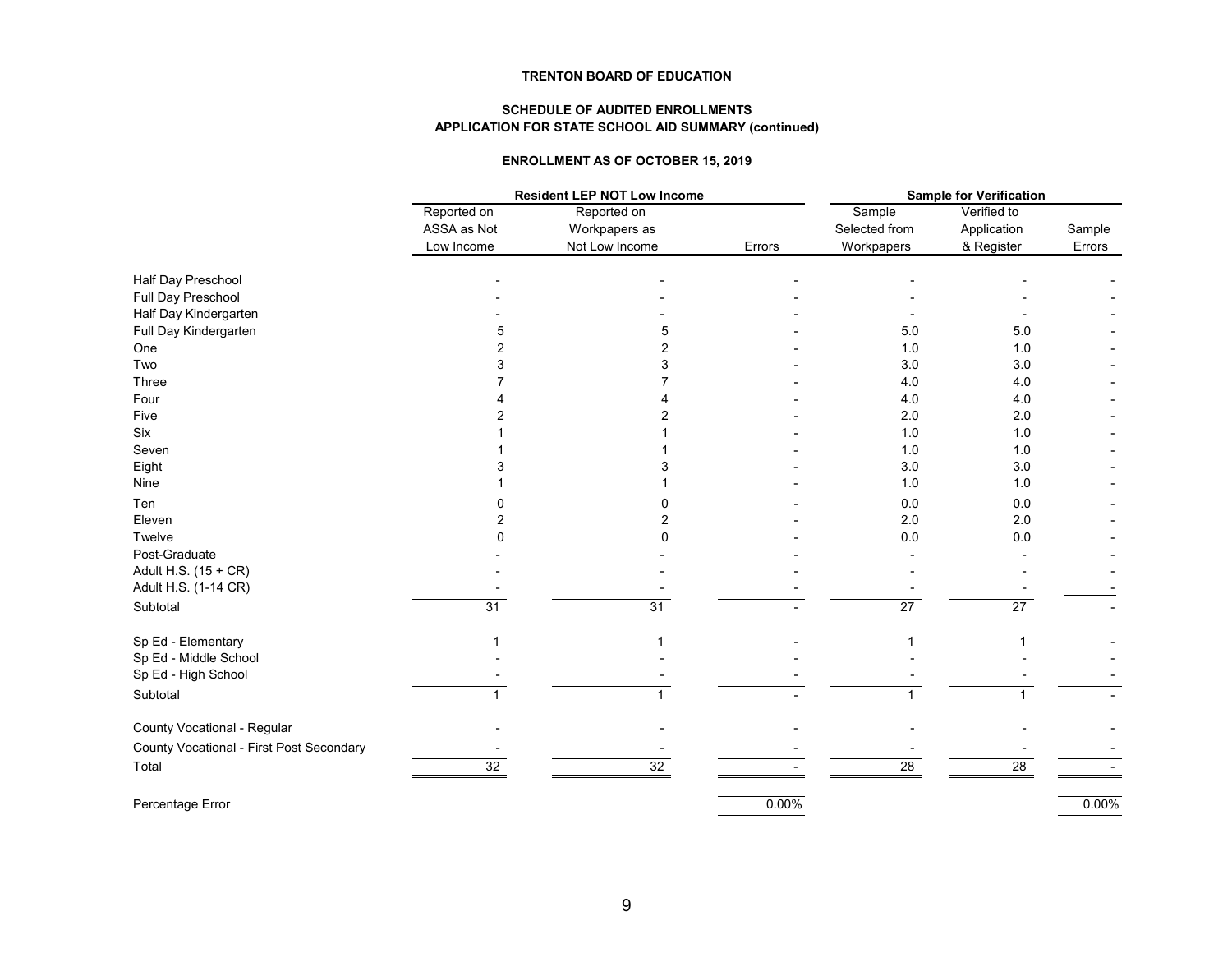# **HOLMDEL TOWNSHIP SCHOOL DISTRICT EXCESS SURPLUS CALCULATION**

# **REGULAR DISTRICT**

# **SECTION 1**

# **2% Calculation of Excess Surplus**

| 2019-20 Total General Fund Expenditures per the CAFR, Ex. C-1<br>Increased By:                                                                      | \$<br>66,174,790 (B)                                             |
|-----------------------------------------------------------------------------------------------------------------------------------------------------|------------------------------------------------------------------|
| Transfer to Food Service Fund<br>Transfer from Capital Outlay to Capital Projects Fund                                                              | $rac{6}{3}$<br>(B1a)<br>(B1b)                                    |
| Transfer from Capital Reserve to Capital Projects Fund                                                                                              | $1,000,000$ (B1c)                                                |
| Decreased By:<br>On-Behalf TPAF Pension & Social Security<br><b>Assets Acquired Under Capital Leases</b>                                            | $\frac{\$}{\$}$<br>9,048,883 (B2a)<br>(B2b)                      |
| Adjusted 2019-20 General Fund Expenditures                                                                                                          | \$<br>58,125,907 (B3)                                            |
| 2% of Adjusted 2019-20 General Fund Expenditures<br>$[(B3)$ times .02]<br>Enter Greater of (B4) or \$250,000<br>Increased By: Allowable Adjustment* | $rac{6}{6}$<br>1,162,518 (B4)<br>$1,162,518$ (B5)<br>483,147 (K) |
| Maximum Unreserved/Undesignated Fund Balance [(B5)+(K)]                                                                                             | $\frac{1}{2}$<br>1,645,665 (M)                                   |
| <b>SECTION 2</b>                                                                                                                                    |                                                                  |
| Total General Fund - Fund Balances @ 6-30-20<br>(Per CAFR Budgetary Comparison Schedule C-1)<br>Decreased By:<br><b>Year-end Encumbrances</b>       | 10,044,412 (C)<br>\$<br>\$<br>1,399,573 (C1)                     |
| Legally Restricted - Designated for Subsequent Year's<br>Expenditures<br>Excess Surplus - Designated for Subsequent Year's                          | \$<br>(C2)                                                       |
| Expenditures**<br>Other Reserved Fund Balances****                                                                                                  | $\frac{\$}{\$}$<br>(C3)<br>$4,888,313$ (C4)                      |
| Assigned Fund Balance - Unreserved - Designated<br>for Subsequent Year's Expenditures                                                               | \$<br>$2,110,861$ (C5)                                           |
| Total Unreserved/Undesignated Fund Balance[(C)-(C1)-(C2)-(C3)-(C4)-(C5)]                                                                            | $\frac{1}{2}$<br>1,645,665 (U1)                                  |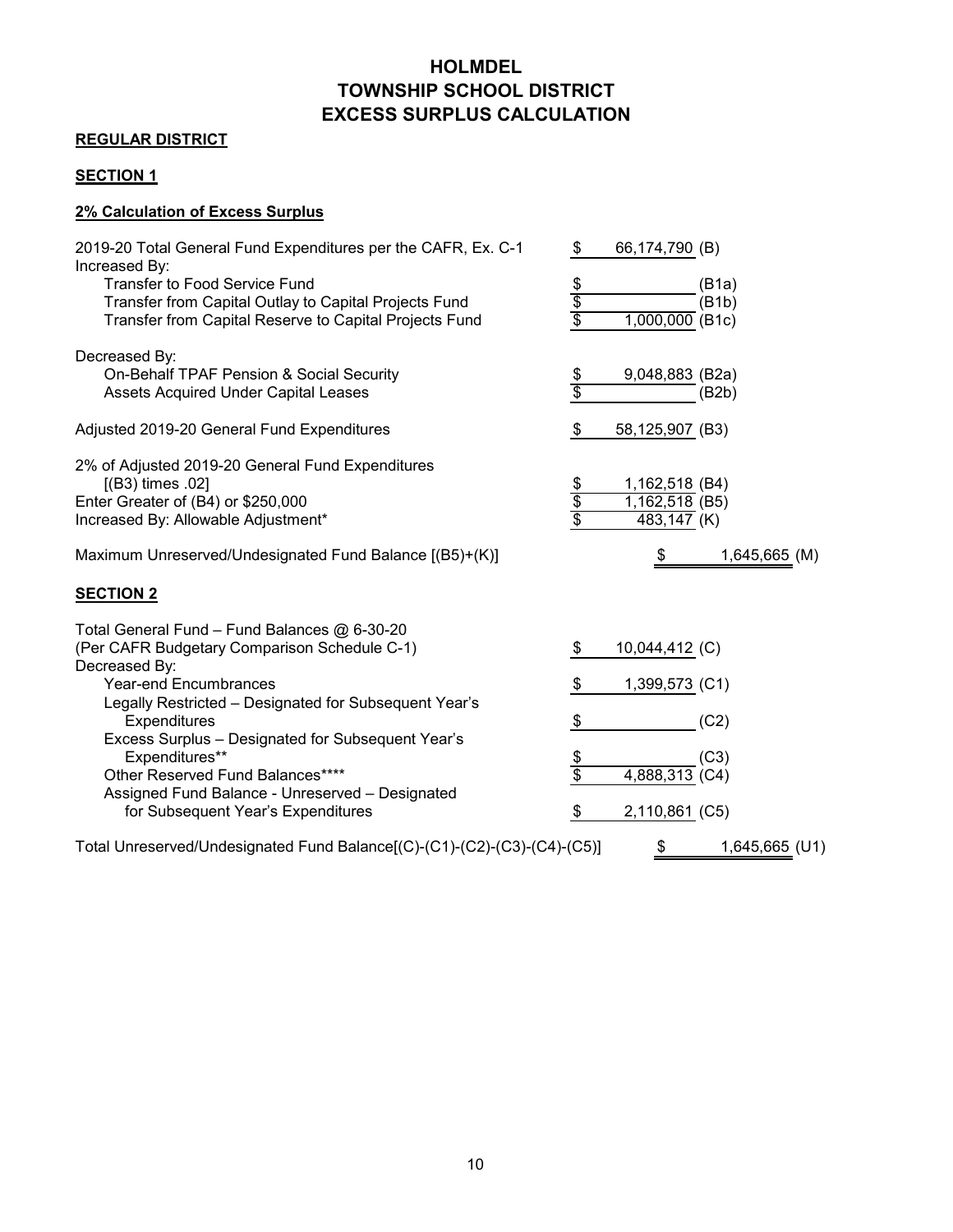# **HOLMDEL TOWNSHIP SCHOOL DISTRICT EXCESS SURPLUS CALCULATION**

## Reserved Fund Balance – Excess Surplus\*\*\* $[(U1)-(M)]$  If negative enter -0-  $\$ **Recapitulation of Excess Surplus as of June 30, 2020** Reserved Excess Surplus – Designated for Subsequent Year's Expenditures\*\*  $\qquad \qquad \qquad$  (C3) Reserved Excess Surplus<sup>\*\*\*</sup>[(E)]  $\overline{\$}$  $Total [(C3)+(E)]$  (D)  $0.00(E)$  $0.00(E)$

### Footnotes:

**SECTION 3**

This adjustment line (as detailed below) is to be utilized for Impact Aid (when applicable), Sale and Lease-back (Refer to the Audit Program Section II, chapter 10), Extraordinary Aid, and Additional Nonpublic School Transportation Aid if applicable (Refer to the Audit Program Section II, Chapter 10 for restrictions on the inclusion of Extraordinary Aid and Additional Nonpublic School Transportation Aid).

### **Detail of Allowable Adjustments**

| Impact Aid                                          | (H)          |
|-----------------------------------------------------|--------------|
| Sale & Lease-Back                                   |              |
| <b>Extraordinary Aid</b>                            | 456,091 (J1) |
| Additional Nonpublic School Transportation Aid      | 27,056 (J2)  |
| <b>Higher Expectations for Learning Proficiency</b> | (J3)         |
| Total Adjustments $[(H)+(I)+(J)+(J2)]$              | 483,147 (K)  |

- \*\* This amount represents the June 30, 2020 Excess Surplus (C3 above) and must be included in the Audsum Worksheet Line 10025.
- **\*\*\*** Amounts must agree to the June 30, 2020 CAFR and must agree to Audit Summary Worksheet Line 10024.
- \*\*\*\* Amount for Other Reserved Fund Balances must be detailed for each source. Use in the excess surplus calculation of any legal reserve that is not state mandated or that is not legally imposed by an other type of government, such as the judicial branch of government, must have Departmental approval. District requests should be submitted to the Division of Finance prior to September 30.

### **Detail of Other Reserved Fund Balance**

| Statutory restrictions:                                  |                   |
|----------------------------------------------------------|-------------------|
| Approved unspent separate proposal                       |                   |
| Capital outlay for a district with a capital outlay SGLA |                   |
| Sale/lease-back reserve                                  |                   |
| Capital reserve                                          | 2,500,000.00      |
| Maintenance reserve                                      | 2,388,313.00      |
| Waiver offset reserve                                    |                   |
| Emergency reserve                                        |                   |
| Tuition reserve                                          |                   |
| Other state/government mandated reserve                  |                   |
| [Other Reserved Fund Balance not noted above]****        |                   |
| <b>Total Other Reserved Fund Balance</b>                 | 4,888,313.00 (C4) |